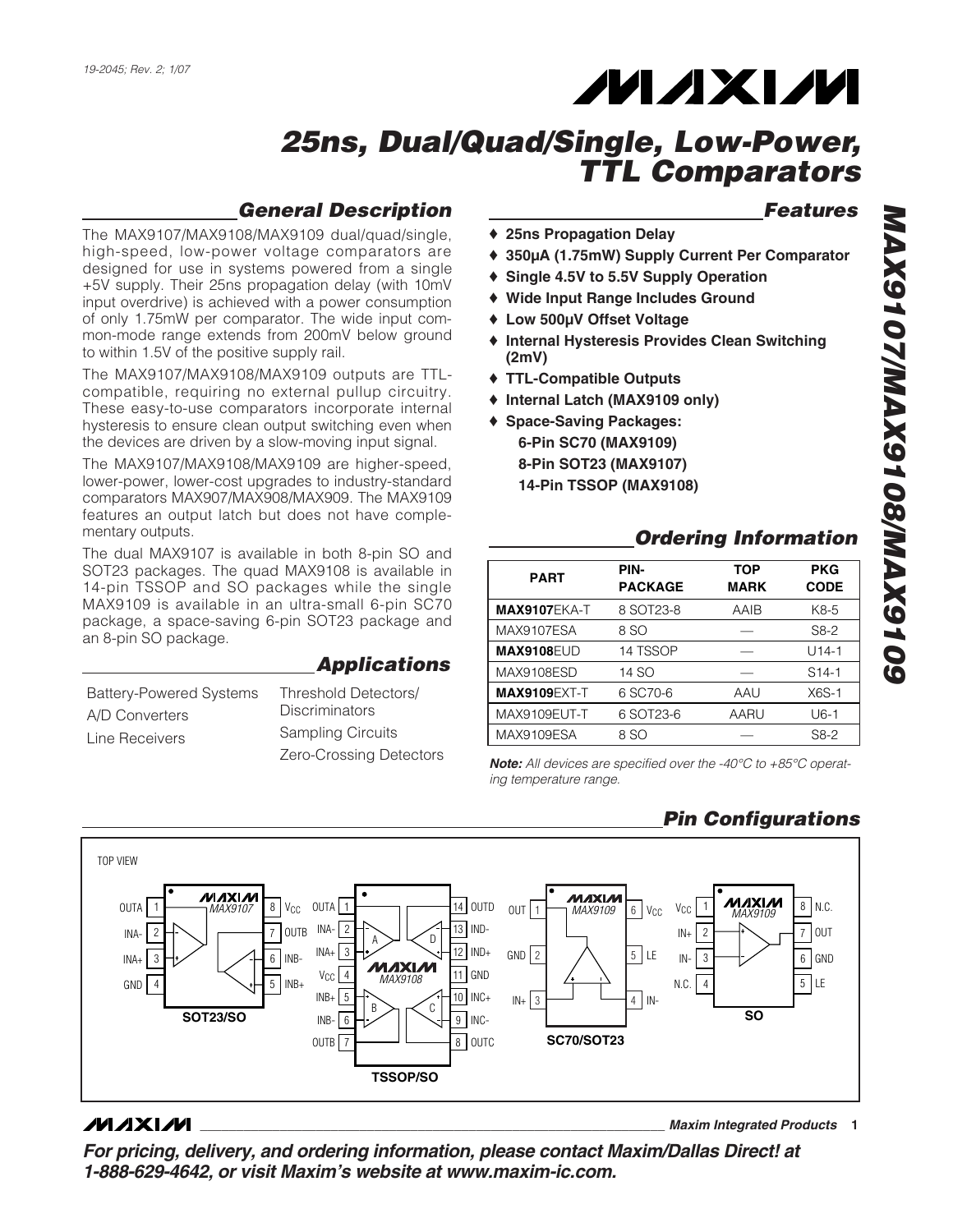#### **ABSOLUTE MAXIMUM RATINGS**

Power-Supply Ranges

| ι υννοι-υμμμιν ι ιαιιγοσ                                    |
|-------------------------------------------------------------|
|                                                             |
|                                                             |
| Common-Mode Input Voltage to GND -0.3V to $(V_{CC} + 0.3V)$ |
| Latch-Enable Input Voltage                                  |
|                                                             |
|                                                             |
| Output Short-Circuit Duration to V <sub>CC</sub> or GND 10s |
| Continuous Power Dissipation $(T_A = +70^{\circ}C)$         |
| 6-Pin SC70 (derate 3.1mW/°C above +70°C)245mW               |
| 6-Pin SOT23 (derate 8.7mW/°C above +70°C)696mW 8-Pin        |
|                                                             |

| 8-Pin SO (derate 5.9mW/°C above +70°C)470mW      |  |
|--------------------------------------------------|--|
| 14-Pin TSSOP (derate 9.1mW/°C above +70°C) 727mW |  |
| 14-Pin SO (derate 8.33mW/°C above +70°C)666mW    |  |
|                                                  |  |
|                                                  |  |
|                                                  |  |

*Stresses beyond those listed under "Absolute Maximum Ratings" may cause permanent damage to the device. These are stress ratings only, and functional operation of the device at these or any other conditions beyond those indicated in the operational sections of the specifications is not implied. Exposure to absolute maximum rating conditions for extended periods may affect device reliability.*

### **ELECTRICAL CHARACTERISTICS**

(V $_{\rm CC}$  = +5V, V $_{\rm CM}$  = 0, V $_{\rm LE}$  = 0 (MAX9109 only), T $_{\rm A}$  = T $_{\rm MIN}$  to T $_{\rm MAX}$ , unless otherwise noted. Typical values are at T $_{\rm A}$  = +25°C.) (Note 1)

| <b>PARAMETER</b>              | <b>SYMBOL</b>  | <b>CONDITIONS</b>                             |                              | <b>MIN</b> | <b>TYP</b> | <b>MAX</b>     | <b>UNITS</b> |  |  |
|-------------------------------|----------------|-----------------------------------------------|------------------------------|------------|------------|----------------|--------------|--|--|
| Operating Voltage Range       | $V_{\rm CC}$   | Guaranteed by PSRR                            |                              | 4.5        |            | 5.5            | V            |  |  |
| Input Offset Voltage          | $V_{OS}$       | (Note 2)                                      | $T_A = +25$ °C               |            | 0.5        | 1.6            | mV           |  |  |
|                               |                |                                               | $T_A = T_{MIN}$ to $T_{MAX}$ |            |            | 4.0            |              |  |  |
| Input Hysteresis              | <b>VHYST</b>   | (Note 3)                                      |                              |            | 2          |                | mV           |  |  |
| Input Bias Current            | l <sub>B</sub> | 125                                           |                              | 350        | nA         |                |              |  |  |
| Input Offset Current          | los            |                                               |                              |            | 25         | 80             | nA           |  |  |
| Input Voltage Range           | <b>V</b> CMR   | (Note 4)                                      |                              | $-0.2$     |            | $V_{CC}$ - 1.5 | $\vee$       |  |  |
| Common-Mode Rejection Ratio   | <b>CMRR</b>    | $V_{CC} = 5.5V$ (Note 5)                      |                              |            | 50         | 1000           | µV/V         |  |  |
| Power-Supply Rejection Ratio  | <b>PSRR</b>    | $4.5V \leq V_{CC} \leq 5.5V$                  |                              |            | 50         | 1000           | $\mu V/V$    |  |  |
| Output High Voltage           | $V_{OH}$       | $I_{\text{SOURCE}} = 100 \mu A$               |                              | 3.0        | 3.5        |                | V            |  |  |
| Output Low Voltage            | $V_{OL}$       | $I_{SINK} = 3.2mA$                            |                              |            | 0.35       | 0.6            | $\vee$       |  |  |
|                               |                | $I_{SINK} = 8mA$                              |                              |            | 0.4        |                |              |  |  |
| Supply Current Per Comparator | $_{\rm lcc}$   | $V_{\text{CC}} = +5.5V$ , all outputs low     |                              |            | 0.35       | 0.7            | mA           |  |  |
| Output Rise Time              | $t_{r}$        | $V_{\text{OUT}} = 0.4V$ to 2.4V, $C_L = 10pF$ |                              |            | 12         |                | ns           |  |  |
| Output Fall Time              | tŧ             | $V_{\text{OUT}} = 2.4V$ to 0.4V, $C_L = 10pF$ |                              | 6          |            |                |              |  |  |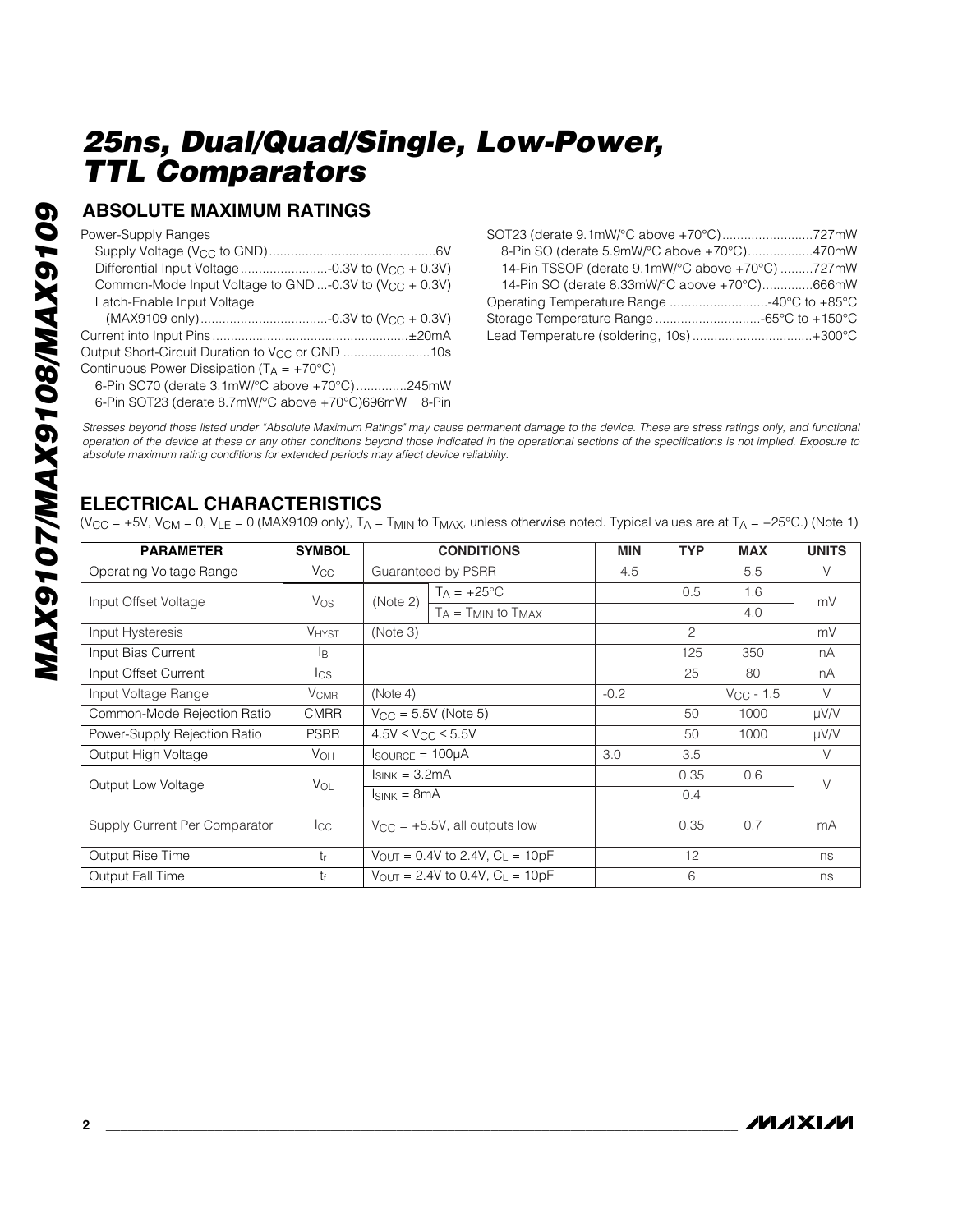#### **ELECTRICAL CHARACTERISTICS (continued)**

(V $_{\rm CC}$  = +5V, V $_{\rm CM}$  = 0, V $_{\rm LE}$  = 0 (MAX9109 only), T $_{\rm A}$  = T $_{\rm MIN}$  to T $_{\rm MAX}$ , unless otherwise noted. Typical values are at T $_{\rm A}$  = +25°C.) (Note 1)

| <b>PARAMETER</b>               | <b>SYMBOL</b>                         | <b>CONDITIONS</b>                               | <b>MIN</b> | <b>TYP</b>     | <b>MAX</b> | <b>UNITS</b> |
|--------------------------------|---------------------------------------|-------------------------------------------------|------------|----------------|------------|--------------|
| <b>Propagation Delay</b>       | $tp_{D+}$ , $tp_{D-}$                 | $V_{IN} = 100$ mV, $V_{OD} = 10$ mV             |            | 25             |            | ns           |
| Differential Propagation Delay | $\Delta t$ PD                         | $V_{IN} = 100$ mV, $V_{OD} = 10$ mV<br>(Note 6) |            |                | ns         |              |
| Propagation Delay Skew         | t <sub>PD</sub> skew                  | $V_{IN} = 100$ mV, $V_{OD} = 10$ mV<br>(Note 7) | 5          |                | ns         |              |
| Latch Input Voltage High       | V <sub>IH</sub>                       | (Note 8)                                        | 2.0        |                | V          |              |
| Latch Input Voltage Low        | $V_{\parallel}$                       | (Note 8)                                        |            |                | 0.8        | V            |
| Latch Input Current            | $I_{\parallel H}$ , $I_{\parallel L}$ | (Note 8)                                        |            | 0.4            |            | μA           |
| Latch Setup Time               | $t_{\rm s}$                           | (Note 8)                                        |            | $\overline{c}$ |            | ns           |
| Latch Hold Time                | th                                    | (Note 8)                                        |            | $\overline{c}$ |            | ns           |

**Note 1:** Devices are 100% production tested at T A = +25°C. All temperature limits are guaranteed by design.

**Note 2:** Input Offset Voltage is defined as the center of the input-referred hysteresis zone. Specified for V<sub>CM</sub> = 0. See Figure 1.

**Note 3:** Trip Point is defined as the input voltage required to make the comparator output change state. The difference between upper (V<sub>TRIP</sub>+) and lower (V<sub>TRIP</sub>-) trip points is equal to the width of the input-referred hysteresis zone (V<sub>HYST</sub>). Specified for an input common-mode voltage  $(V_{CM})$  of 0. See Figure 1.

**Note 4:** Inferred from the CMRR test. Note that a correct logic result is obtained at the output, provided that at least one input is within the V<sub>CMR</sub> limits. Note also that either or both inputs can be driven to the upper or lower absolute maximum limit without damage to the part.

**Note 5:** Tested over the full-input voltage range (V<sub>CMR</sub>).

**Note 6:** Differential Propagation Delay is specified as the difference between any two channels in the MAX9107/MAX9108 (both outputs making either a low-to-high or a high-to-low transition).

Note 7: Propagation Delay Skew is specified as the difference between any single channel's output low-to-high transition (t<sub>PD+</sub>) and high-to-low transition (t<sub>PD</sub>-).

**Note 8:** Latch specifications apply to MAX9109 only. See Figure 2.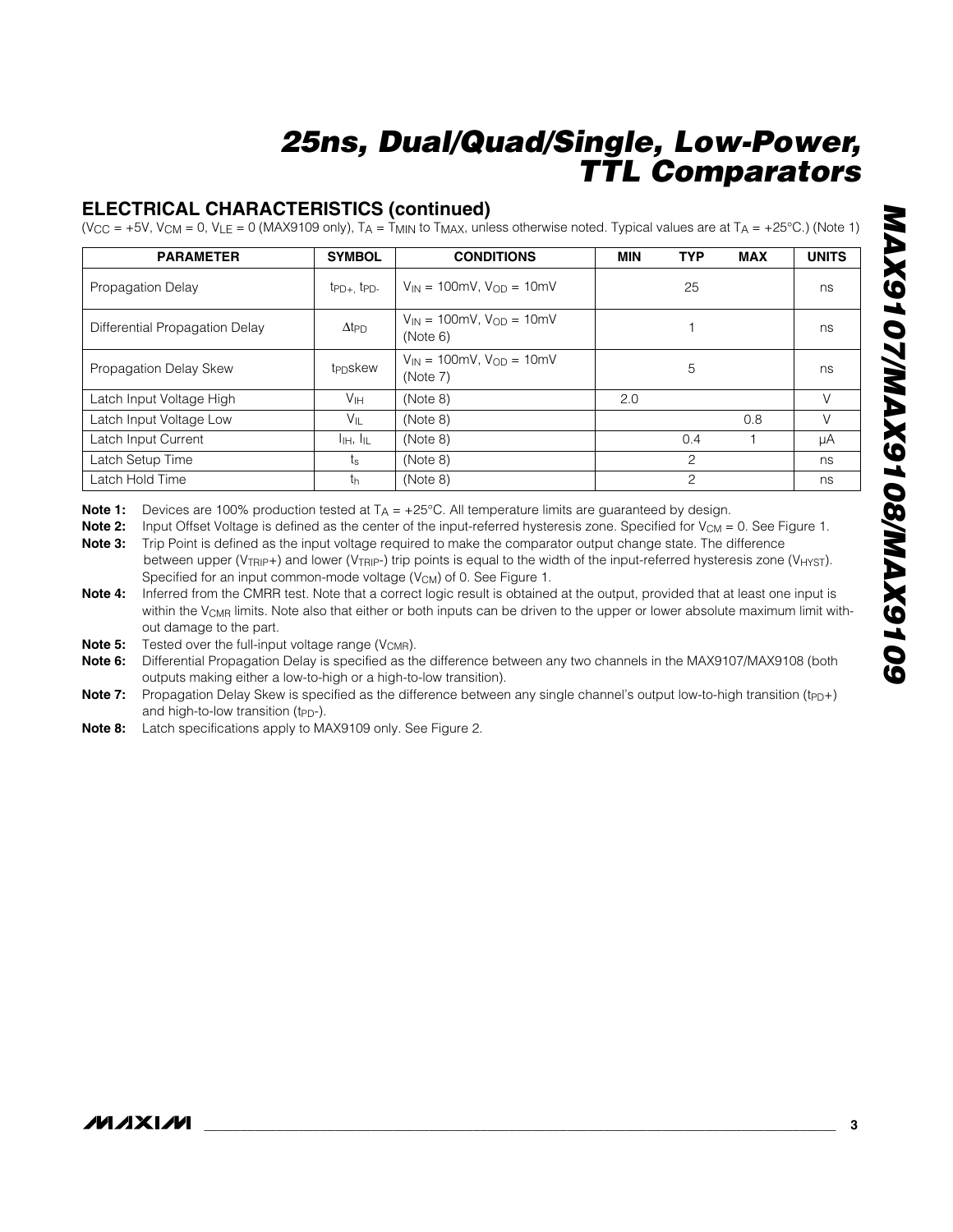(V<sub>CC</sub> = 5V, V<sub>CM</sub> = 0, C<sub>L</sub> = 15pF, T<sub>A</sub> = +25°C, unless otherwise noted.)

**GOLGXVW/SOLGXVWV/LOLGXVW** *MAX9107/MAX9108/MAX9109*



## *\_\_\_\_\_\_\_\_\_\_\_\_\_\_\_\_\_\_\_\_\_\_\_\_\_\_\_\_\_\_\_\_\_\_\_\_\_\_\_\_\_\_Typical Operating Characteristics*

**MAXIM**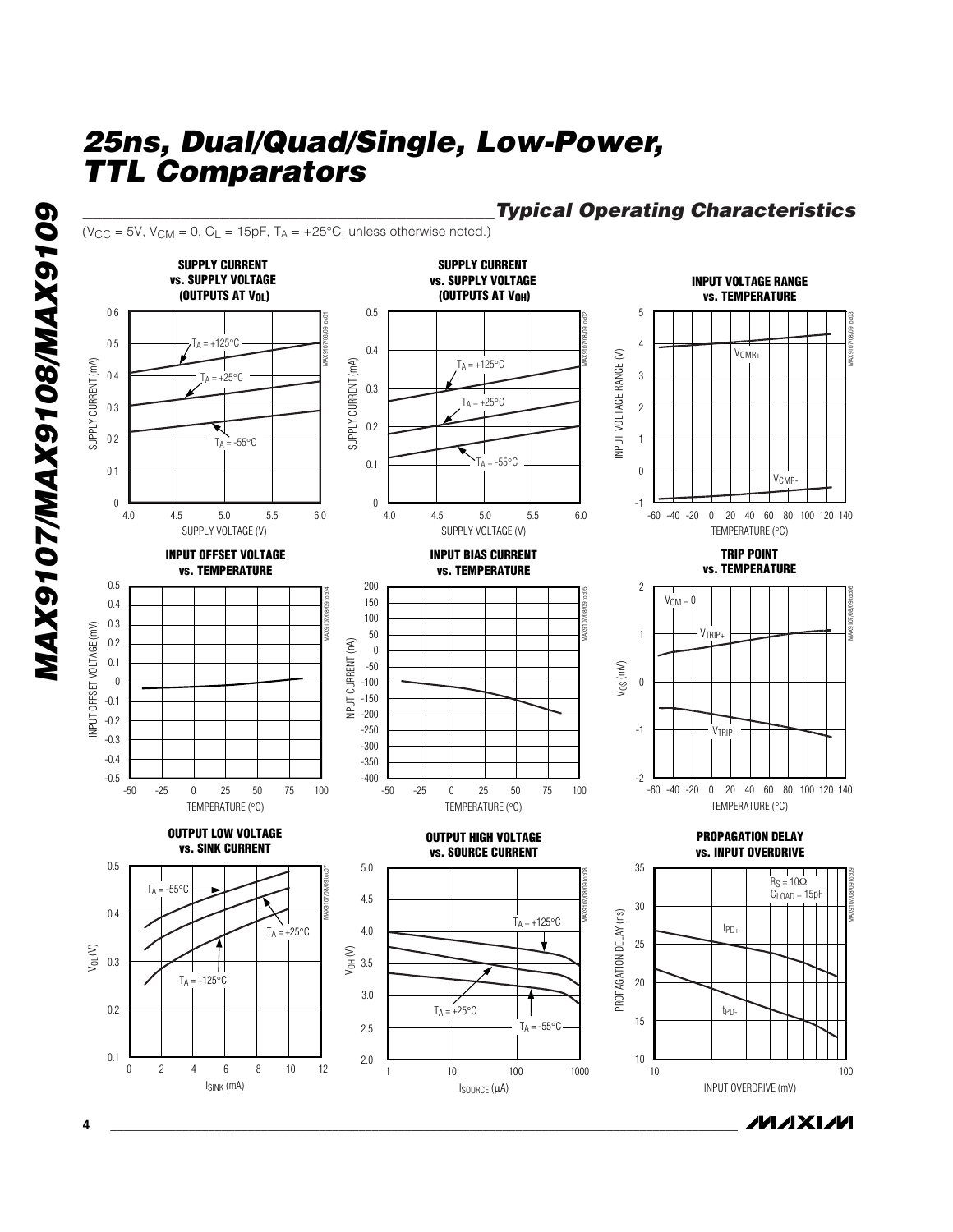### *\_\_\_\_\_\_\_\_\_\_\_\_\_\_\_\_\_\_\_\_\_\_\_\_\_\_\_\_Typical Operating Characteristics (continued)*

(V<sub>CC</sub> = 5V, V<sub>CM</sub> = 0, C<sub>L</sub> = 15pF, T<sub>A</sub> = +25°C, unless otherwise noted.)









**PROPAGATION DELAY vs. CAPACITIVE LOAD**



**vs. SOURCE IMPEDANCE** 100 MAX9107/08/09 toc15  $V_{OD} = 5$ mV  $C_{\text{LOAD}} = 15pF$ 80 60 40 tPD+ TШ 20  $\boldsymbol{0}$ 

**PROPAGATION DELAY** 

10 100 1k 10k

SOURCE IMPEDANCE  $(\Omega)$ 

*\_\_\_\_\_\_\_\_\_\_\_\_\_\_\_\_\_\_\_\_\_\_\_\_\_\_\_\_\_\_\_\_\_\_\_\_\_\_\_\_\_\_\_\_\_\_\_\_\_\_\_\_\_\_\_\_\_\_\_\_\_\_\_\_\_\_\_\_\_\_\_\_\_\_\_\_\_\_\_\_\_\_\_\_\_\_\_\_\_\_\_\_\_\_\_\_\_*

PROPAGATION DELAY (ns)

PROPAGATION DELAY (ns)

**8016XAM/8016XAM/T016XAM** *MAX9107/MAX9108/MAX9109*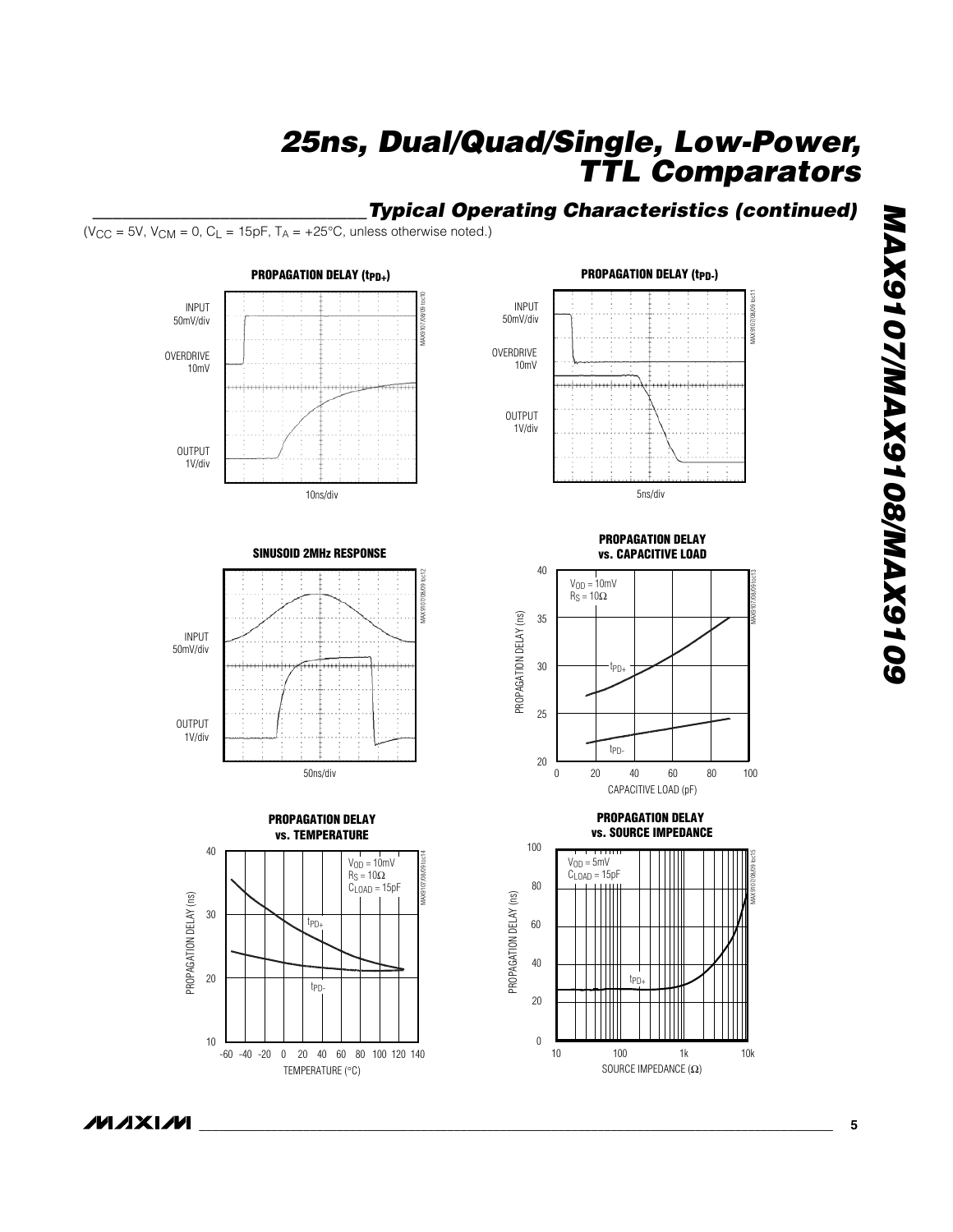*MAX9107/MAX9108/MAX9109* **GOLGXVWV80LGXVWV/LOLGXVW** 

|                           |                | <b>PIN</b>        |                          |                                   |                                                        |  |  |
|---------------------------|----------------|-------------------|--------------------------|-----------------------------------|--------------------------------------------------------|--|--|
|                           |                |                   | <b>MAX9109</b>           | <b>NAME</b>                       | <b>FUNCTION</b>                                        |  |  |
| <b>MAX9107</b>            | <b>MAX9108</b> | <b>SC70/SOT23</b> | <b>SO</b>                |                                   |                                                        |  |  |
| $\mathbf{1}$              | 1              |                   |                          | <b>OUTA</b>                       | Channel A Output                                       |  |  |
| $\overline{c}$            | $\overline{c}$ |                   |                          | Channel A Inverting Input<br>INA- |                                                        |  |  |
| $\ensuremath{\mathsf{3}}$ | 3              |                   |                          | INA+                              | Channel A Noninverting Input                           |  |  |
| $\overline{7}$            | $\overline{7}$ |                   |                          | <b>OUTB</b>                       | Channel B Output                                       |  |  |
| 6                         | 6              |                   | --                       | INB-                              | Channel B Inverting Input                              |  |  |
| 5                         | 5              |                   |                          | $INB+$                            | Channel B Noninverting Input                           |  |  |
|                           | 8              |                   |                          | <b>OUTC</b>                       | Channel C Output                                       |  |  |
|                           | 9              |                   |                          | INC-                              | Channel C Inverting Input                              |  |  |
|                           | 10             |                   |                          | $INC +$                           | Channel C Noninverting Input                           |  |  |
|                           | 14             |                   | $\overline{\phantom{0}}$ | <b>OUTD</b>                       | Channel D Output                                       |  |  |
|                           | 13             |                   | $\overline{\phantom{0}}$ | $IND-$                            | Channel D Inverting Input                              |  |  |
|                           | 12             |                   |                          | $IND+$                            | Channel D Noninverting Input                           |  |  |
|                           |                | 1                 | $\overline{7}$           | <b>OUT</b>                        | Output                                                 |  |  |
|                           |                | $\mathfrak{S}$    | $\overline{c}$           | $IN +$                            | Noninverting Input                                     |  |  |
|                           |                | $\overline{4}$    | 3                        | IN-                               | Inverting Input                                        |  |  |
| 8                         | 4              | 6                 | $\mathbf{1}$             | <b>V<sub>CC</sub></b>             | Positive Supply                                        |  |  |
| 4                         | 11             | $\overline{c}$    | 6                        | <b>GND</b>                        | Ground                                                 |  |  |
|                           |                | 5                 | 5                        | LE                                | Latch Enable. The latch is transparent when LE is low. |  |  |
|                           |                |                   | 4, 8                     | N.C.                              | No Connection. Not internally connected.               |  |  |

## *\_\_\_\_\_\_\_\_\_\_\_\_\_\_\_Detailed Description*

#### *Timing*

Noise or undesired parasitic AC feedback cause most high-speed comparators to oscillate in the linear region (i.e., when the voltage on one input is at or near the voltage on the other input). The MAX9107/MAX9108/ MAX9109 eliminate this problem by incorporating an internal hysteresis of 2mV. When the two comparator input voltages are equal, hysteresis effectively causes one comparator input voltage to move quickly past the other, thus taking the input out of the region where oscillation occurs. Standard comparators require that hysteresis be added through the use of external resistors. The MAX9107/MAX9108/MAX9109's fixed internal hysteresis eliminates these resistors. To increase hysteresis and noise margin even more, add positive feedback with two resistors as a voltage divider from the output to the noninverting input.

Adding hysteresis to a comparator creates two trip points: one for the input voltage rising and one for the input voltage falling (Figure 1). The difference between these two input-referred trip points is the hysteresis. The average of the trip points is the offset voltage.

Figure 1 illustrates the case where IN- is fixed and IN+ is varied. If the inputs were reversed, the figure would look the same, except the output would be inverted.

The MAX9109 includes an internal latch, allowing the result of a comparison to be stored. If LE is low, the latch is transparent (i.e., the comparator operates as though the latch is not present). The state of the comparator output is latched when LE is high (Figure 2).

*\_\_\_\_\_\_\_\_\_\_\_\_\_\_\_\_\_\_\_\_\_\_\_\_\_\_\_\_\_\_\_\_\_\_\_\_\_\_\_\_\_\_\_\_\_\_\_\_\_\_\_\_\_\_\_\_\_\_\_\_\_\_Pin Description*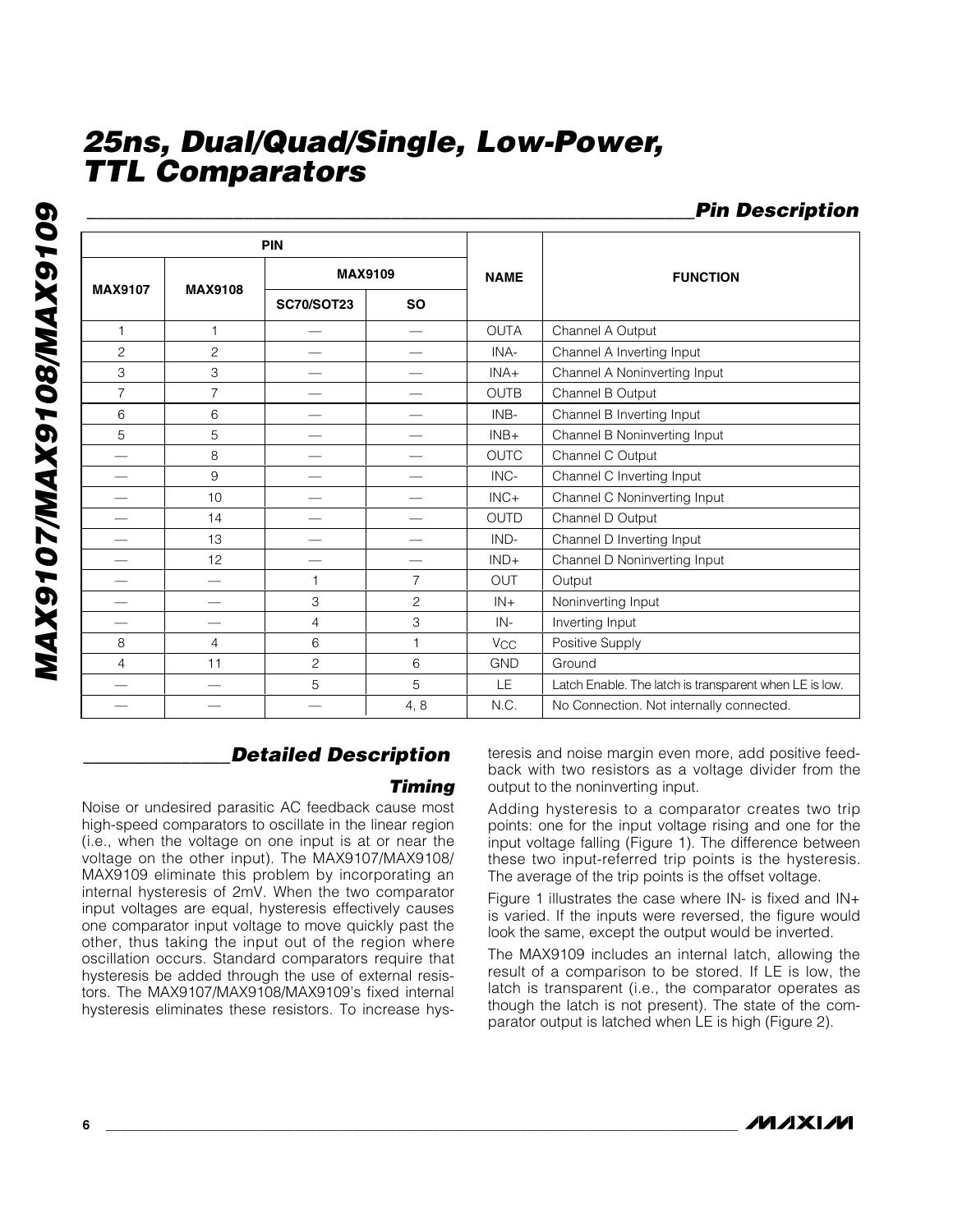

*Figure 1. Input and Output Waveforms, Noninverting Input Varied*

### *Applications Information*

#### *Circuit Layout*

Because of the MAX9107/MAX9108/MAX9109's high gain bandwidth, special precautions must be taken to realize the full high-speed capability. A printed circuit board with a good, low-inductance ground plane is mandatory. Place the decoupling capacitor (a 0.1µF ceramic capacitor is a good choice) as close to V<sub>CC</sub> as possible. Pay close attention to the decoupling capacitor's bandwidth, keeping leads short. Short lead lengths on the inputs and outputs are also essential to avoid unwanted parasitic feedback around the comparators. Solder the device directly to the printed circuit board instead of using a socket.

#### *Overdriving the Inputs*

The inputs to the MAX9107/MAX9108/MAX9109 may be driven beyond the voltage limits given in the *Absolute Maximum Ratings*, as long as the current flowing into the device is limited to 25mA. However, if the inputs are overdriven, the output may be inverted. The addition of an external diode prevents this inversion by limiting the input voltage to 200mV to 300mV below ground (see Figure 3).

#### *Battery-Operated Infrared Data Link*

In Figure 4, the circuit allows reception of infrared data. The MAX4400 converts the photodiode current to a voltage, and the MAX9109 determines whether the amplifier output is high enough to be called a "1." The current consumption of this circuit is minimal: the MAX4400 and MAX9109 require typically 410µA and 350µA, respectively.



*Figure 2. MAX9109 Timing Diagram*







*Figure 4. Battery-Operated Infrared Data Link Consumes Only*



**MAXIM**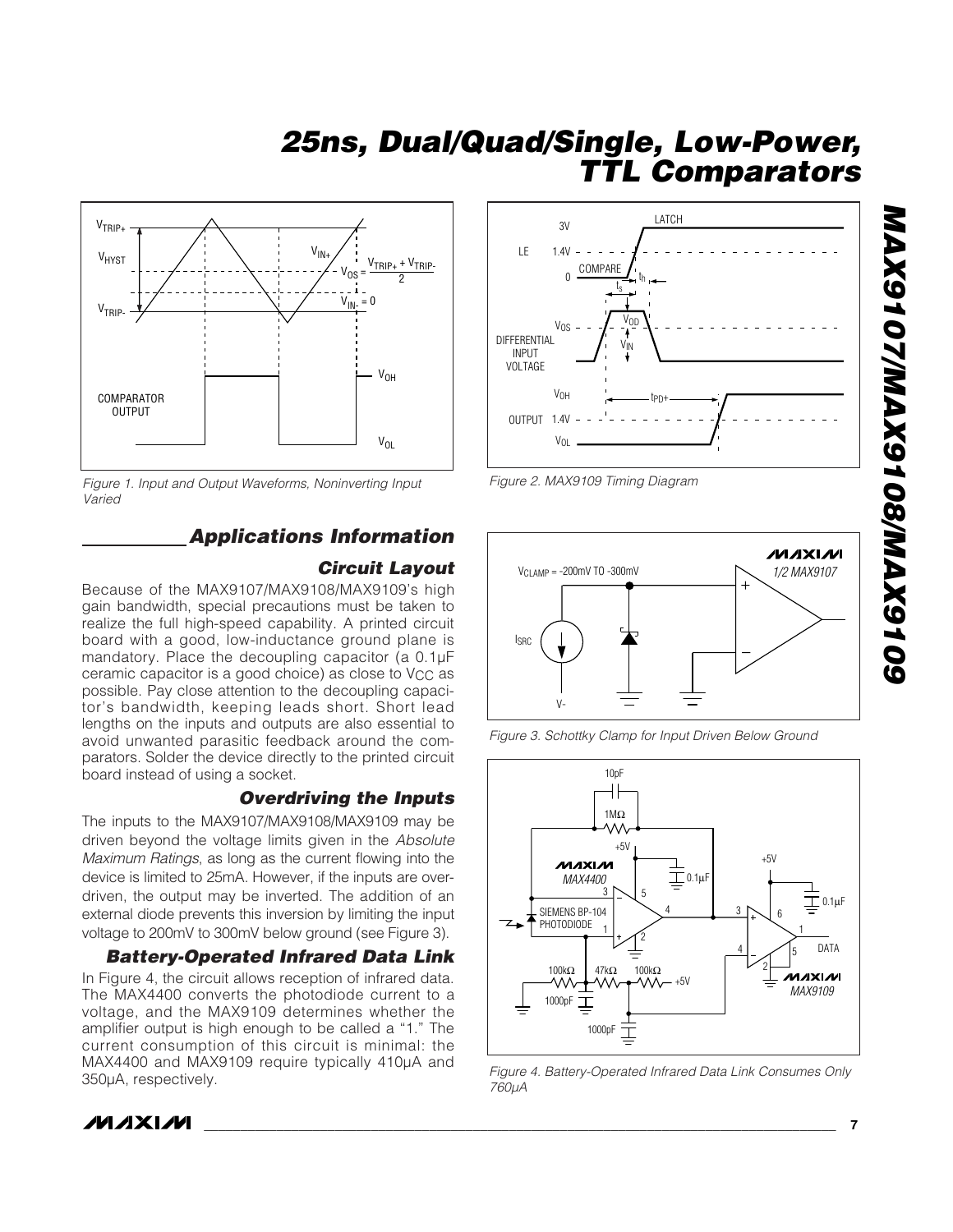#### *Chip Information*

MAX9107 TRANSISTOR COUNT: 262 MAX9108 TRANSISTOR COUNT: 536 MAX9109 TRANSISTOR COUNT: 140 PROCESS: Bipolar

#### *Package Information*

(The package drawing(s) in this data sheet may not reflect the most current specifications. For the latest package outline information go to **www.maxim-ic.com/packages**.)



**MAXM**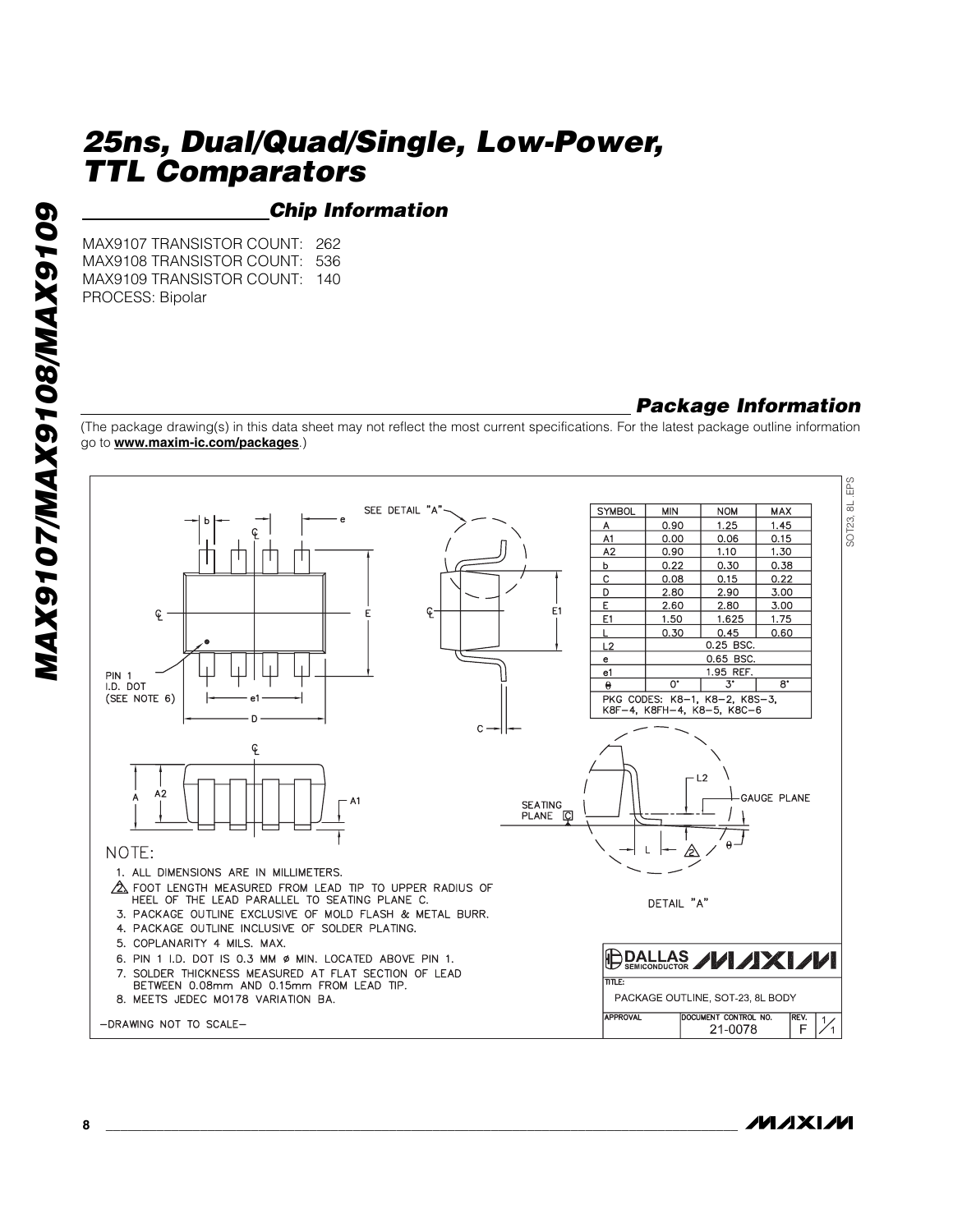### *Package Information (continued)*

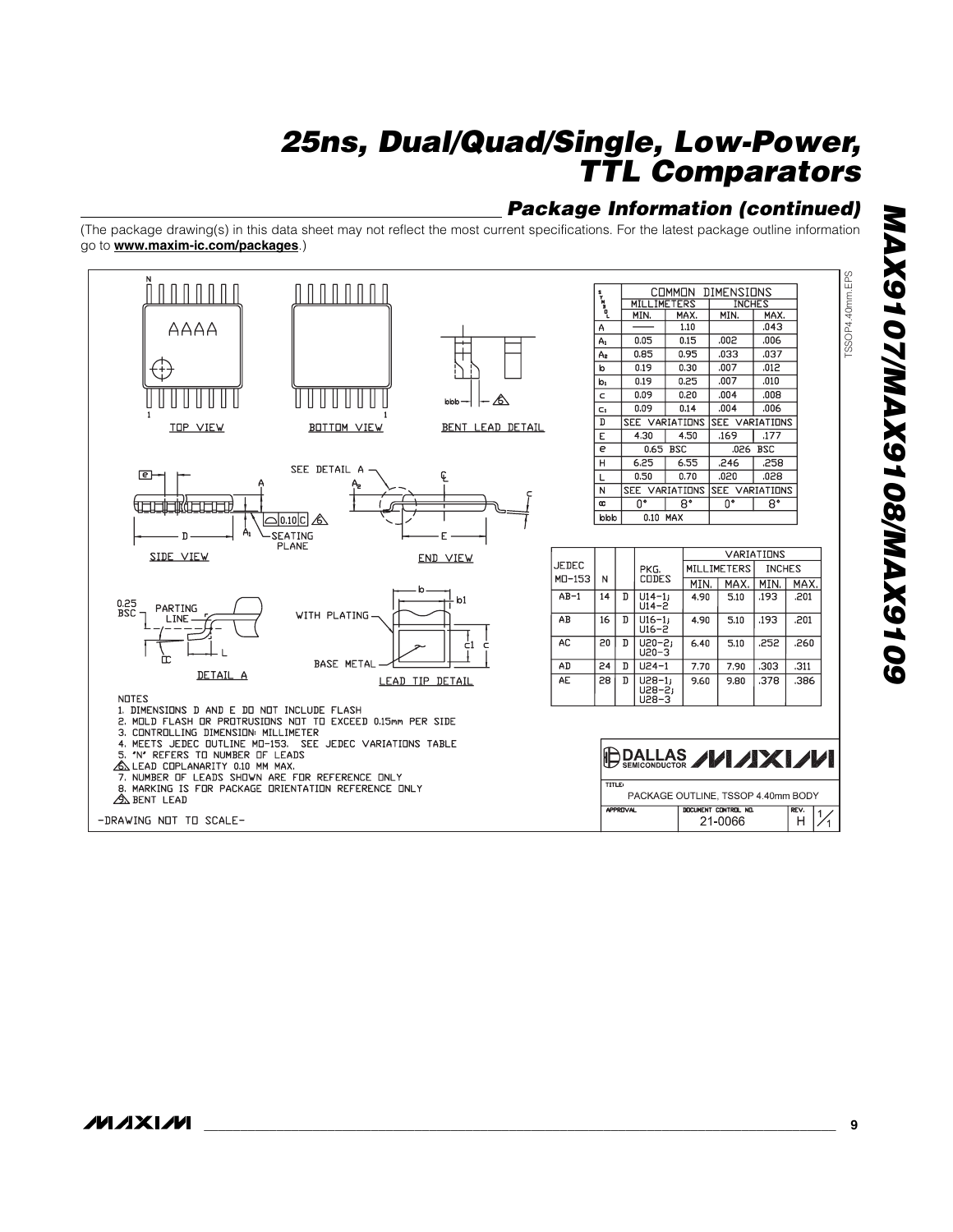### *Package Information (continued)*

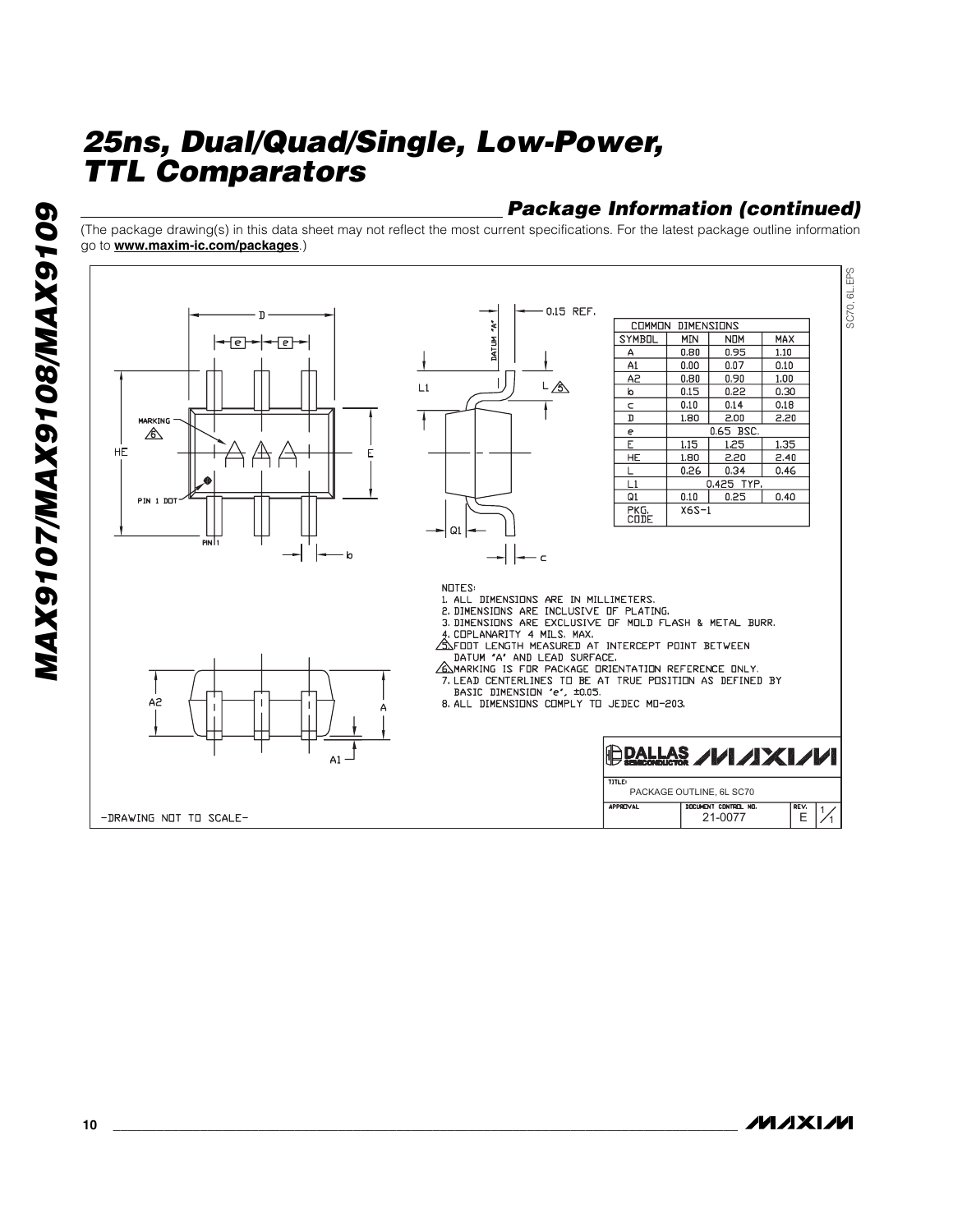### *Package Information (continued)*

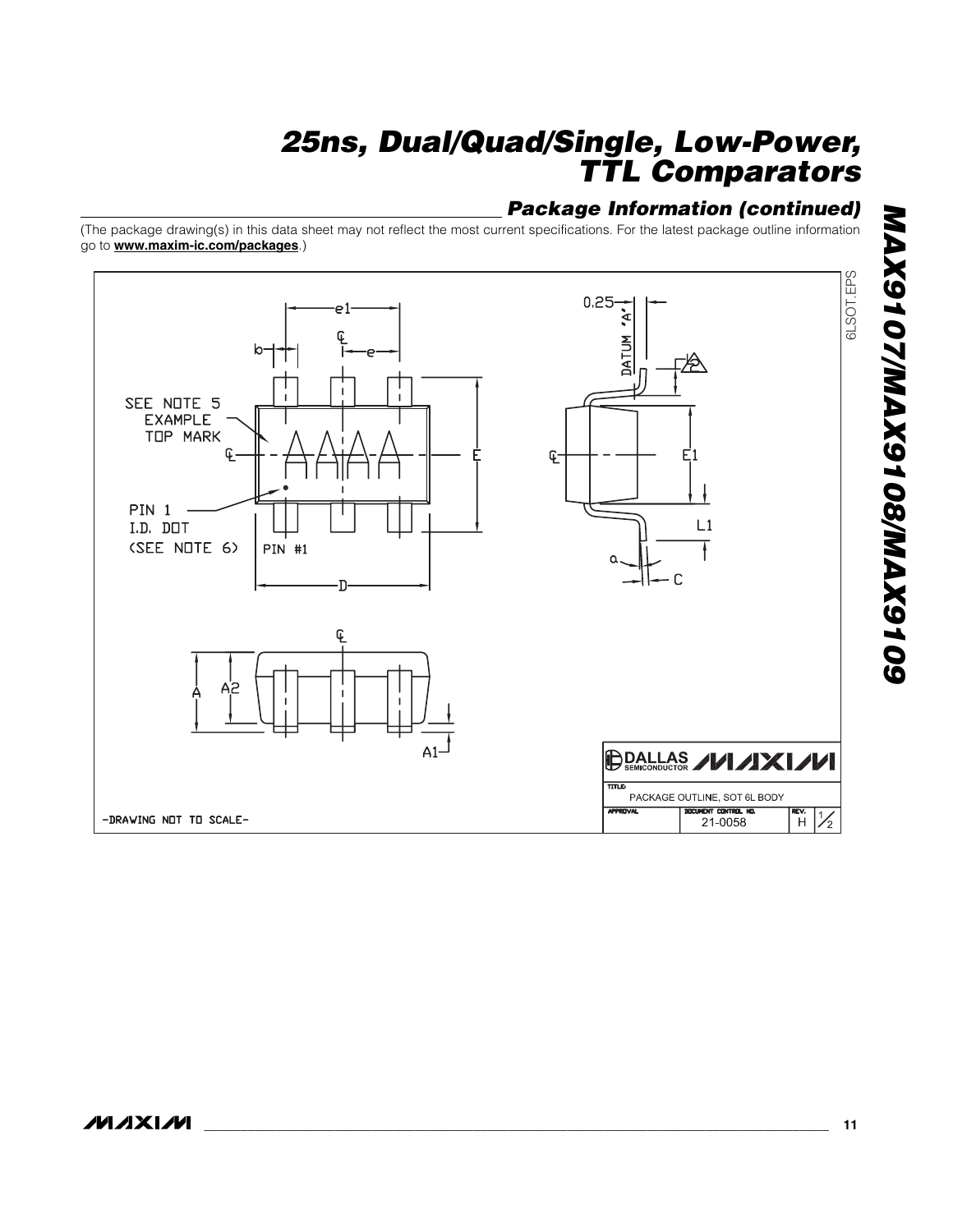### *Package Information (continued)*